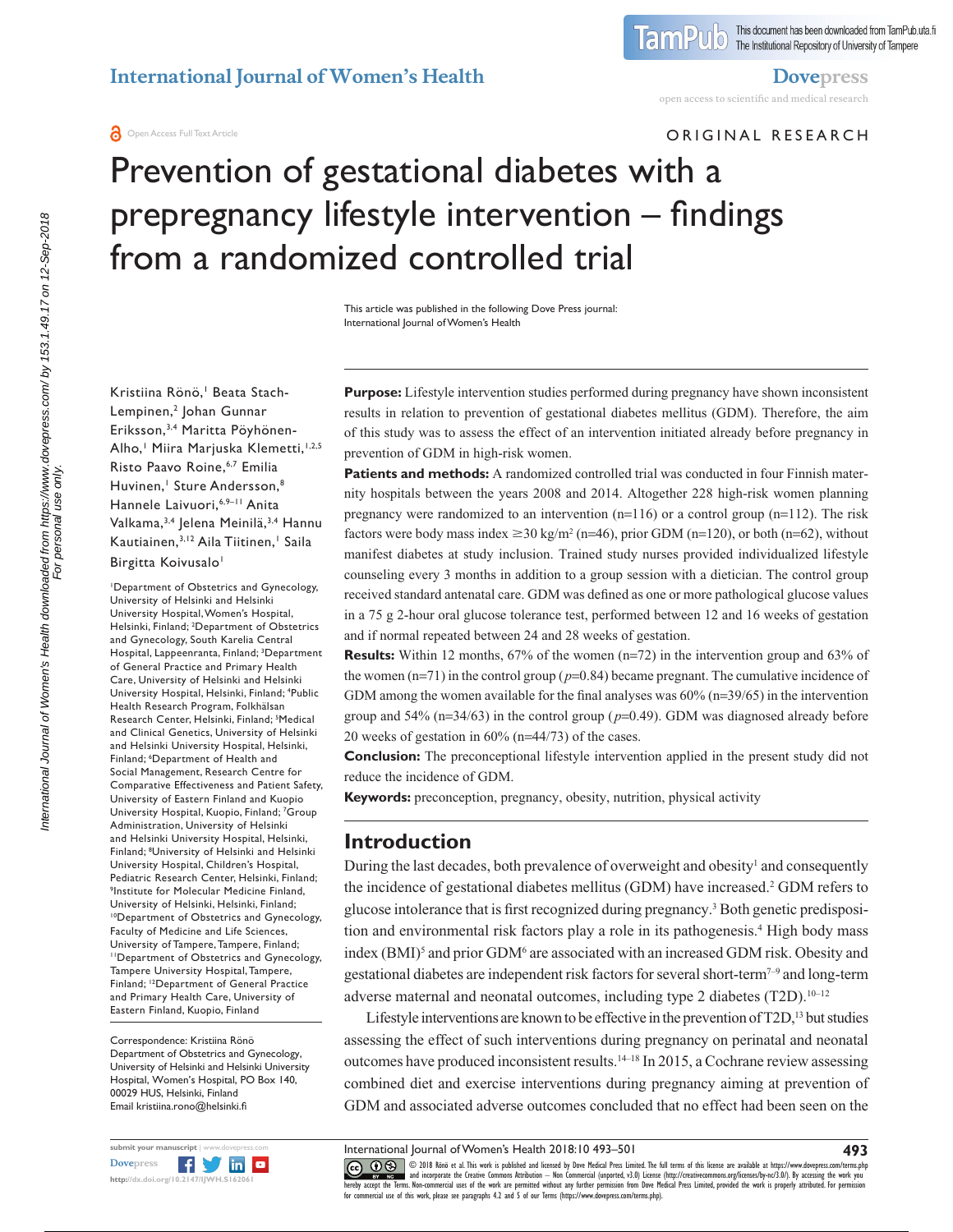international Journal of Women's Health downloaded from https://www.dovepress.com/ by 153.1.49.17 on 12-Sep-2018<br>For personal use only. International Journal of Women's Health downloaded from https://www.dovepress.com/ by 153.1.49.17 on 12-Sep-2018 For personal use only. development of GDM, the rate of caesarean sections, or largefor-gestational-age newborns.19 A more recent meta-analysis with data including 11,487 pregnant women concluded, however, that lifestyle interventions initiated before 15 weeks of gestation reduced the risk of GDM by 20%.<sup>20</sup> Furthermore, adherence to a healthy lifestyle both before and during pregnancy is associated with a lower GDM risk.<sup>21,22</sup> As reviewed by Catalano and deMouzon,<sup>23</sup> maternal prepregnancy and early pregnancy metabolic conditions program early placental function and increase the expression of maternal lipogenic and inflammatory genes related to complications of fetal overgrowth and GDM. Thus, an intervention initiated before pregnancy could theoretically have a significant impact on the incidence of GDM and related complications.

This study is part of the Finnish Gestational Diabetes Prevention Study (RADIEL) that aimed to prevent GDM and its complications in high-risk women through a combined physical activity and dietary intervention initiated either before pregnancy or during early pregnancy. The intervention that was initiated during early pregnancy succeeded in reducing GDM incidence by 36% among women with normal oral glucose tolerance test (OGTT) in the first half of pregnancy.24 In this manuscript, we present the results of the high-risk study population in which the intervention was initiated already in the prepregnancy period with the aim to reduce the prevalence of GDM. To our knowledge, no previous randomized study with the aim to prevent GDM with a lifestyle intervention initiated in the prepregnancy period has been published.

## **Patients and methods**

The Finnish RADIEL study is a multicenter randomized controlled trial conducted between February 2008 and January 2014 targeting women at high risk for GDM. The study took place in the three maternity hospitals of the Helsinki metropolitan area (Department of Obstetrics and Gynecology, Helsinki University Hospital (HUH); Kätilöopisto Maternity Hospital; and Jorvi Hospital) and in the South Karelia Central Hospital (SKCH), Lappeenranta, Finland. The study was designed to evaluate the efficacy of a combined diet and physical activity intervention in GDM prevention. The intervention design and methods have been published in detail elsewhere.<sup>25</sup> This study focuses on the part of the RADIEL study in which the intervention was initiated before pregnancy.

## **Participants**

Eligible participants were women aged 18 years or older, planning pregnancy within 1 year, with BMI  $\geq 30 \text{ kg/m}^2$  or a previous history of GDM, and with no overt diabetes at inclusion. T2D at inclusion was defined as fasting plasma glucose  $\geq 7.0$  mmol/L, 2-hour plasma glucose level  $\geq$ 11.1 mmol/L in a 75 g OGTT, or glycated hemoglobin (HbA<sub>1c</sub>)  $\geq$ 48 mmol/mol.<sup>3</sup> Other exclusion criteria were use of medication that influences glucose metabolism (such as continuous oral corticosteroids or metformin), multiple pregnancy, physical disability, current substance abuse, severe psychiatric disorder, and significant difficulty to cooperate (such as insufficient Finnish language skill). The women who did not become pregnant within 1 year from their first visit were excluded from further analyses. Personal invitation letters were sent out based on hospital registry data, and notices in antenatal clinics, newspapers, and social media served as additional means for recruitment.

In the randomization procedure, we used computergenerated randomly permuted blocks, stratified by risk factors used as inclusion criteria (BMI  $\geq$ 30 kg/m<sup>2</sup>, prior diet-treated GDM, and prior drug-treated GDM) and the four study sites (ie, 12 strata in total). An independent statistician outside the study group created the randomization sequence and prepared the opaque randomization envelopes. Study nurses then allocated each participant to the next sequentially numbered subject code and the corresponding envelope in the appropriate stratum containing information on the intervention arm.

#### Intervention

Participants visited the study nurse once every 3 months before pregnancy. During pregnancy, they had structured educational visits with the study nurse once in each trimester in addition to visits to local antenatal clinics according to standard practice. During the study visits, those in the intervention arm received individually modifiable dietary and physical activity counseling from trained study nurses. For example, if during pregnancy there were problems such as antenatal contractions and the participant was unable to exercise, the counseling focused more on dietary aspects. At each study visit, participants also filled in questionnaires and underwent a physical examination that included anthropometric and blood pressure measurements and collection of blood samples as described in detail elsewhere.25 In addition, participants in the intervention arm attended a group visit with a dietician at the time of study enrollment.

Dietary counseling in the intervention group focused on encouraging the use of vegetables, fruits, and berries; high-fiber whole grain products; low-fat dairy products; vegetable fats high in unsaturated fatty acids; fish and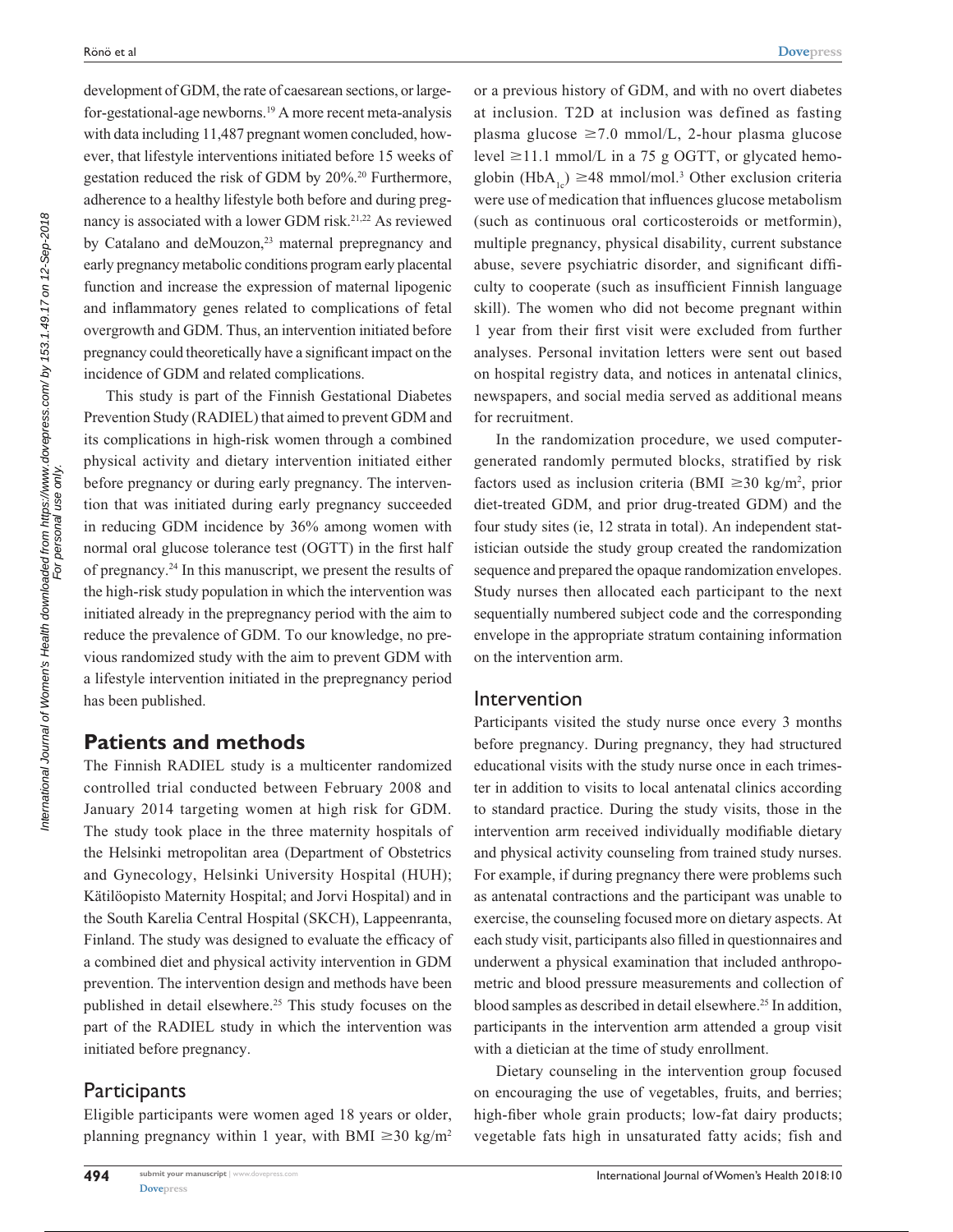low-fat meat products; and lower intake of sugar-rich foods.<sup>26</sup> The recommendation for physical activity in the intervention group aimed at achieving a minimum of 150 minutes of moderate intensity physical activity in a week $^{27}$  and adopting an overall active lifestyle, for example, by increasing household and commuting physical activity. With the assistance of a study nurse, each participant planned an individualized physical activity program that was updated during the follow-up.

In the intervention group, a  $5\%-10\%$  weight loss before pregnancy was recommended for women with BMI  $\geq$ 25 kg/m<sup>2</sup> at inclusion. Avoidance of weight gain during the first two trimesters was recommended for women with a prepregnancy BMI  $\geq$ 30 kg/m<sup>2</sup>.

## Usual care

In the control group, participants had the same number of visits to the study nurse as the participants in the intervention arm. They also completed the same questionnaires, and the same measurements were taken. At inclusion, they received information leaflets on healthy diet and exercise similar to those routinely provided by local antenatal clinics. In addition, the participants in both groups received usual antenatal care provided to all Finnish pregnant women by public primary healthcare centers. The usual care in the primary health care at the time of the trial included 10–15 visits to a nurse and two to three visits to a physician during pregnancy.

#### **Outcomes**

The primary end point was incidence of GDM. During pregnancy, participants underwent a 75 g 2-hour OGTT at ~12–16 weeks of gestation, and if normal, it was repeated at ~24–28 weeks of gestation unless insulin or metformin treatment was initiated earlier. GDM was diagnosed based on one or more pathological glucose values in the OGTT. The diagnostic thresholds were the same as recommended by the American Diabetes Association at the time of the study: fasting plasma glucose  $\geq 5.3$  mmol/L, 1-hour value  $\geq$ 10.0 mmol/L, and 2-hour value  $\geq$ 8.6 mmol/L.<sup>28</sup> Preeclampsia was defined as SBP of  $\geq$ 140 mmHg or DBP of  $\geq$ 90 mmHg occurring after 20 weeks of gestation combined with diurnal proteinuria of  $\geq 0.3$  g.<sup>29</sup> Pregnancy-induced hypertension was defined similarly but without the presence of proteinuria. Essential hypertension was defined with similar blood pressure levels occurring before 20 weeks of gestation. Study physicians reviewed the obstetric records of all participants and confirmed maternal and perinatal diagnoses prior to end point analysis.

The overall quality of diet was assessed with a dietary index (the maximum points being 17) based on a food frequency questionnaire designed for this study that measured the general adherence to the recommended diet.<sup>30</sup> Evaluation of leisure time physical activity (LTPA) was based on the self-reported weekly duration of LTPA that made the participant at least slightly out of breath and sweating.<sup>31</sup>

#### **Statistics**

The data are presented as mean (SD) or frequencies (%). An unpaired *t*-test for continuous variables and chi-squared test for categorical variables were used in comparisons between groups. We applied a logistic regression and an analysis for covariance model for adjustments of age, BMI, prior GDM status, the length of intervention before pregnancy (ie, time between the baseline visit and conception), and in addition for baseline values. In the case of violation of the assumptions (such as nonnormality), a bootstrap-type *t*-test was used. The Shapiro–Wilk *W*-test was used to test the normality of the data. All analyses were performed using STATA software, version 14.0 (StataCorp LP, College Station, TX, USA). To detect a 15% difference in the incidence of GDM between the intervention (20%) and control groups (35%;  $\alpha$ =0.05, power=80%), a sample of 280 women (140 in each intervention arm) would be needed. With an assumed dropout rate of 40%, the total number needed is ~460.

#### Ethics approval and informed consent

Ethics committees of HUH (September 14, 2006, Dnro 300/ E9/06) and SKCH (September 11, 2008, Dnro M06/08) approved the study. The study complied with the Declaration of Helsinki. Participants entered into the study voluntarily and signed an informed consent form.

#### **Results**

We recruited 247 women at high risk for GDM and planning pregnancy to the study. The number of women randomized was 228 (Figure 1). Of whom, 116 were allocated to the intervention group and 112 to the control group. The inclusion criteria were BMI  $\geq 30$  kg/m<sup>2</sup> in 46 (20%) women, prior GDM in 120 (53%) women, and both in 62 (27%) women. The number of women who became pregnant within 12 months from inclusion was 72 (62%) in the intervention group and 71 (63%) in the control group ( $p=0.84$ ). Two (3%) of the pregnancies in the intervention group and three (5%) of the pregnancies in the control group began with embryo transfer or insemination (*p*=0.68). No outcome data were available for 15 (10%) of the 143 women who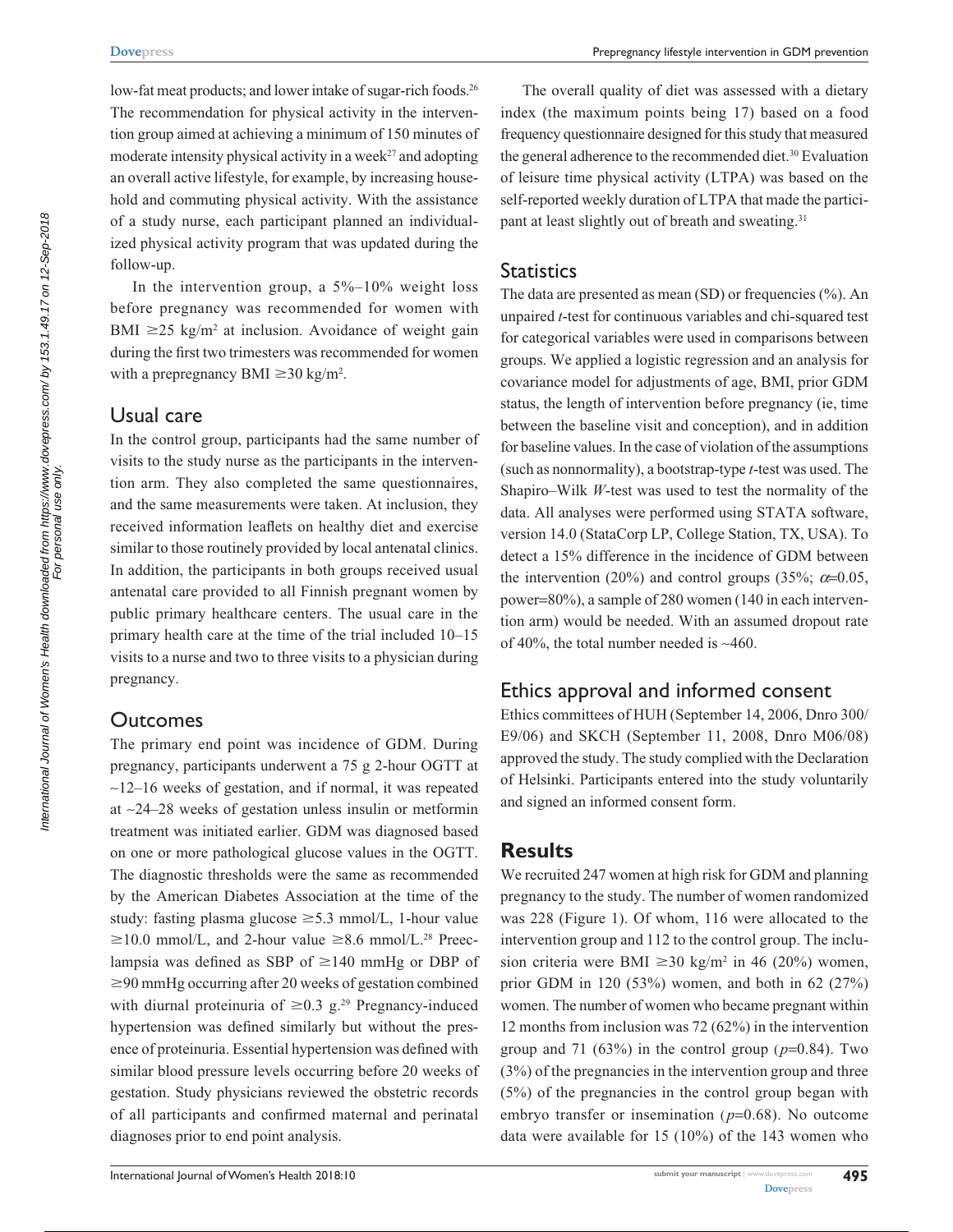

**Figure 1** Study flow of the participants. **Abbreviation:** OGTT, oral glucose tolerance test.

conceived, resulting in 128 women for the final analyses (Figure 1).

Baseline characteristics of all participants are presented in Table 1. No differences were observed in the baseline characteristics between randomized women who became pregnant compared with those who did not (data not shown), but we detected differences within intervention arms. Within the control group, women who became pregnant demonstrated a 33% obesity rate compared with a 61% obesity rate in women who failed to become pregnant (*p*=0.003) and 87% rate of prior GDM compared with 67% rate of prior GDM, respectively (*p*=0.011). Among the participants included in the final analyses, the women in the intervention group were more often obese, had a higher waist-to-hip ratio, had a higher systolic blood pressure, and had a higher lowdensity lipoprotein cholesterol concentration (Table 1).

The cumulative incidence of GDM in the intervention group was 60% (n=39) and that in the control group was 54% (n=34; *p*=0.49 and *p*=0.61, respectively, after adjustments of age, BMI, previous GDM status, and the length of preconception intervention). The proportion of early GDM (diagnosis set in the OGTT performed before 20 weeks of gestation; mean 13.3 weeks [SD 2.5 weeks] of gestation) was 64%  $(n=25/39)$  in the intervention group and 56%  $(n=19/34)$  in the control group  $(p=0.47)$ . In the intervention group, 33% (13/39) of the women with GDM and in the control group, 26% (9/34) of the women with GDM needed insulin or metformin treatment  $(p=0.52)$ . Of the participants with GDM in the index pregnancy, the proportion of women with prior GDM was  $90\%$  (n=35/39) in the intervention group and  $91\%$  $(n=31/34)$  in the control group.

Women belonging to the intervention group had a crude reduction in fasting plasma glucose concentration of −0.46 mmol/L (95% CI: −0.65 to −0.27 mmol/L) from inclusion to the third trimester compared with -0.61 mmol/L (95% CI:  $-0.73$  to  $-0.49$  mmol/L) in those belonging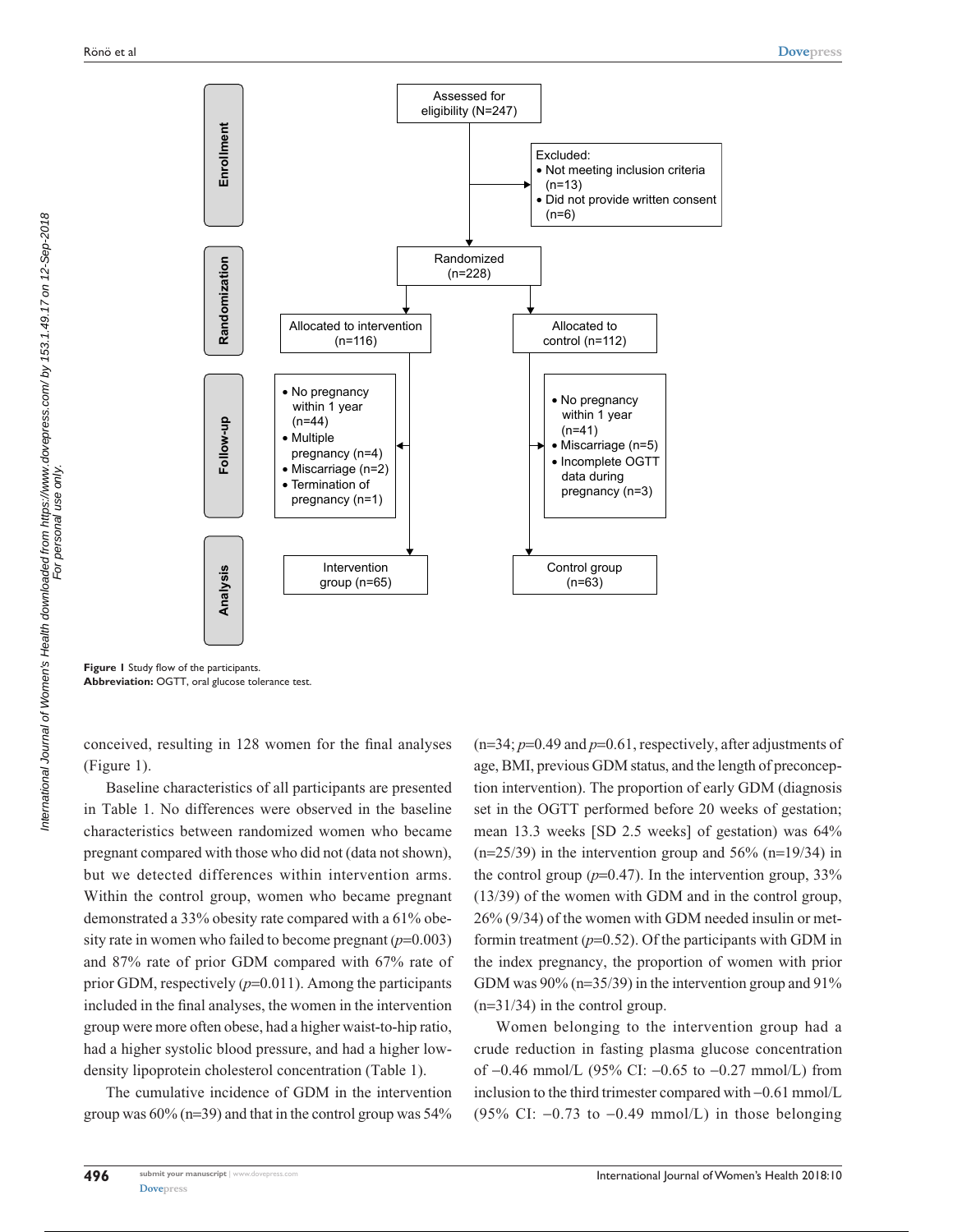| Table I Baseline characteristics of study participants randomized and included in the final analysis |  |  |  |  |  |  |  |  |  |  |
|------------------------------------------------------------------------------------------------------|--|--|--|--|--|--|--|--|--|--|
|------------------------------------------------------------------------------------------------------|--|--|--|--|--|--|--|--|--|--|

| <b>Variables</b>                                | All randomized women   |                   | Women included in final analyses <sup>a</sup> |                  |  |
|-------------------------------------------------|------------------------|-------------------|-----------------------------------------------|------------------|--|
|                                                 | Intervention $(n=116)$ | Control $(n=112)$ | Intervention (n=65)                           | Control $(n=63)$ |  |
| Age (years)                                     | 33(4)                  | 32(4)             | 32(5)                                         | 32(4)            |  |
| Education (years)                               | 14.8(2.1)              | 14.4(1.9)         | 14.9(2.2)                                     | 14.5(1.9)        |  |
| Current smoking, n (%)                          | 8(7)                   | 11(10)            | 4(6)                                          | 4(6)             |  |
| Nulliparous, n (%)                              | 9(8)                   | 19(17)            | 6(9)                                          | 6(10)            |  |
| Prior GDM, n (%)                                | 94(81)                 | 88 (79)           | 51(78)                                        | 55 (87)          |  |
| Parental history of diabetes, n (%)             | 39 (35)                | 27(25)            | 23(37)                                        | 17(27)           |  |
| Weight (kg)                                     | 83.7 (18.6)            | 81.1(18.0)        | 84.0 (20.0)                                   | 78.2 (18.0)      |  |
| BMI $(kg/m2)$                                   | 30.4(6.1)              | 29.4(5.9)         | 30.5(6.3)                                     | 28.1 $(5.7)^*$   |  |
| BMI $\geq$ 30 kg/m <sup>2</sup> , n (%)         | 57 (49)                | 51(46)            | 34 (52)                                       | $21(33)*$        |  |
| Waist-hip ratio                                 | 0.87(0.06)             | 0.85(0.06)        | 0.88(0.07)                                    | $0.85(0.06)*$    |  |
| Metabolic syndrome, <sup>b</sup> n (%)          | 44 (38)                | 40 (36)           | 26(40)                                        | 24(41)           |  |
| Blood pressure (mmHg)                           |                        |                   |                                               |                  |  |
| Systolic                                        | 123(12)                | 121(12)           | 123(12)                                       | $118 (11)^*$     |  |
| <b>Diastolic</b>                                | 81(8)                  | 79 (8)            | 82(8)                                         | 79 (9)           |  |
| Fasting plasma glucose (mmol/L)                 | 5.51(0.48)             | 5.47(0.47)        | 5.42(0.49)                                    | 5.50(0.48)       |  |
| $HbA_{1c}$ (mmol/mol)                           | 36.2(3.8)              | 35.0(3.7)         | 35.5(4.1)                                     | 34.7(3.8)        |  |
| Impaired glucose regulation, <sup>c</sup> n (%) | 20(17)                 | 17(16)            | 9(14)                                         | 9(14)            |  |
| Serum insulin (mU/L)                            | 9.34(6.06)             | 8.55 (7.06)       | 8.61(5.44)                                    | 8.49 (8.24)      |  |
| <b>HOMA-IR</b>                                  | 2.33(1.60)             | 2.09(1.81)        | 2.14(2.14)                                    | 2.12(2.15)       |  |
| Total cholesterol (mmol/L)                      | 4.81(0.82)             | 4.67(0.85)        | 4.78 (0.78)                                   | 4.53(0.81)       |  |
| LDL cholesterol (mmol/L)                        | 2.96(0.78)             | 2.79(0.74)        | 2.93(0.77)                                    | $2.62(0.64)$ *   |  |
| HDL cholesterol (mmol/L)                        | 1.39(0.33)             | 1.44(0.36)        | 1.36(0.32)                                    | 1.47(0.36)       |  |
| Total triglycerides (mmol/L)                    | 1.09(0.58)             | 1.03(0.56)        | 1.10(0.55)                                    | 0.92(0.48)       |  |
| Dietary index (points)                          | 9.7(2.9)               | 9.9(2.8)          | 10.1(2.8)                                     | 10.4(2.5)        |  |
| LTPA (min/week)                                 | 116(153)               | 102(81)           | 101(75)                                       | 100(94)          |  |

Notes: Data are reported as mean (SD), unless otherwise indicated. \*p<0.05. <sup>a</sup>Participants who became pregnant within 1 year after inclusion and had a viable singleton pregnancy with primary outcome data available. <sup>b</sup>According to NCEP criteria. Defined as IFG (fasting plasma glucose 6.1–6.9 mmol/L) or IGT (2-hour plasma glucose level 7.8–11.0 mmol/L in 75 g OGTT).

Abbreviations: GDM, gestational diabetes mellitus; BMI, body mass index; HbA<sub>1c</sub>, hemoglobin A<sub>1c</sub>; HOMA-IR, homeostasis model assessment for insulin resistance; LDL, low-density lipoprotein; HDL, high-density lipoprotein; LTPA, leisure time physical activity; NCEP, National Cholesterol Education Program; IFG, impaired fasting glucose; IGT, impaired glucose tolerance; OGTT, oral glucose tolerance test.

to the control group  $(p=0.16$  and  $p=0.77$ , respectively, after adjustments of age, BMI, previous GDM status, the length of preconception intervention, and baseline glucose concentration).

Gestational weight gain, calculated as weight at the thirdtrimester visit minus weight at the last prepregnancy visit, was 9.6 kg (95% CI: 7.8 to 11.5) in the intervention group and 9.2 kg (95% CI: 7.6 to 10.8) in the control group (*p*=0.71 and *p*=0.93, respectively, after adjustment of age, previous GDM status, the length of preconception intervention, and baseline weight).

Between the baseline and the first trimester visits, the participants in the intervention group increased their selfreported weekly mean LTPA by 24 minutes (95% CI: −15 to 63 minutes), whereas the change in the control group was negative, −12 minutes (95% CI: −50 to 25 minutes; *p*=0.18). In the intervention group, the participants improved their diet, ie, their dietary index increased by 1.2 points (95% CI: 0.4 to 2.1 points), whereas the change was 0.6 points (95% CI: −0.1

to 1.4 points) in the control group (*p*=0.28). Further adjustments did not influence these findings.

In the intervention group, 25 (38%) of the participants and in the control group, 33 (52%) of the participants attended only one study visit before pregnancy. The mean duration between the baseline visit and conception was 4.6 months (SD 3.6 months) in the intervention group and 3.8 months (SD 3.7 months) in the control group  $(p=0.26)$ . In the intervention group, participants had on average 2.9 visits (range 1–6 visits) and in the control group, 2.8 visits (range 1–5 visits) with the study nurse before the first OGTT in pregnancy  $(p=0.12)$ .

No differences were seen between the groups for obstetric or neonatal outcomes (Table 2). Further adjustments did not change these results.

## **Discussion**

The need for pre- and interconception care programs, including prevention of recurrence of GDM, has been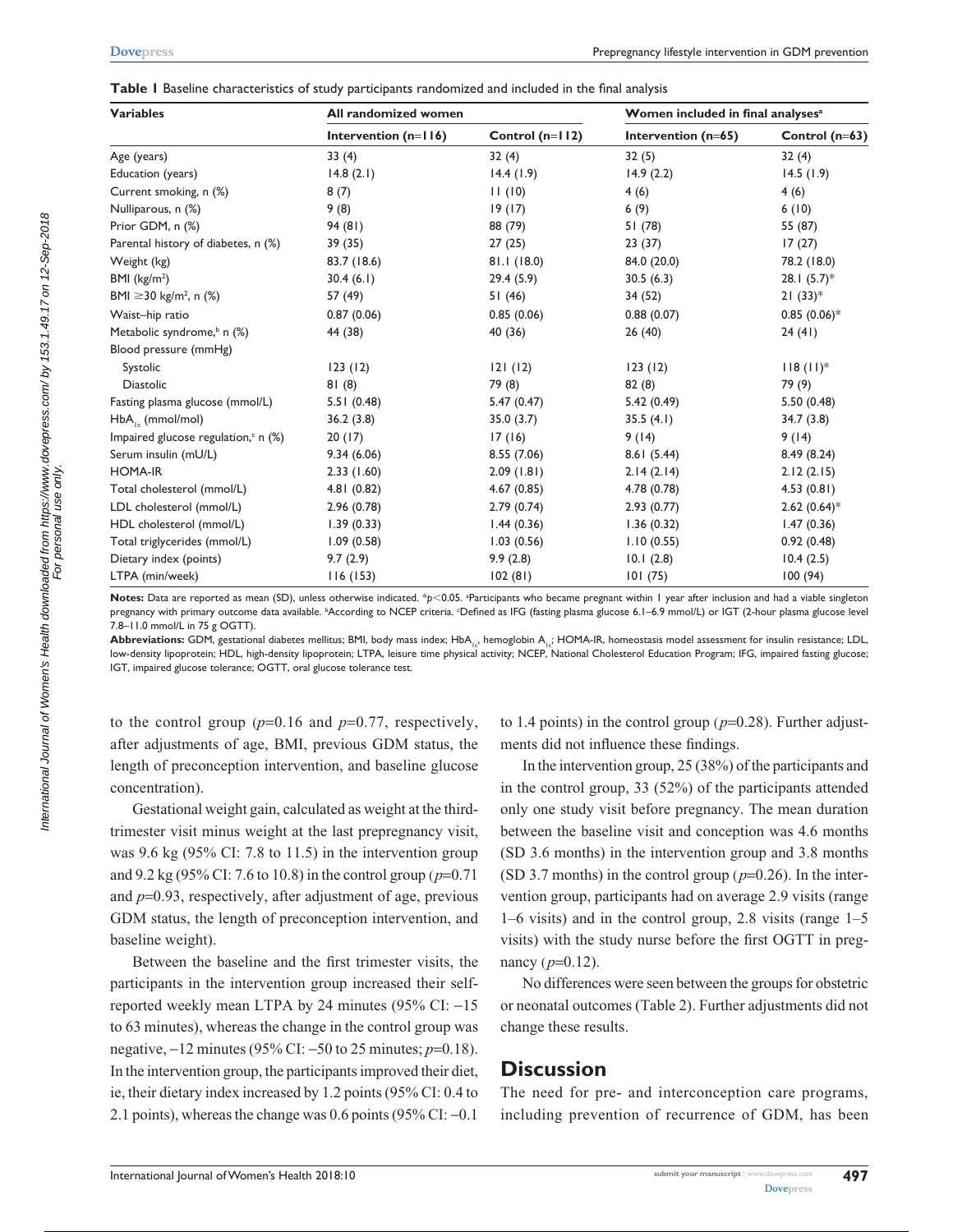| <b>Outcome variables</b>                               | Intervention $(n=65)$ | Control $(n=63)$ | p-value |  |
|--------------------------------------------------------|-----------------------|------------------|---------|--|
| Maternal pregnancy outcomes                            |                       |                  |         |  |
| Hypertension before 20 gestational weeks               | 3(5)                  | 5(6)             | 0.35    |  |
| Pregnancy-induced hypertension                         | 4(6)                  | 3(2)             | 0.36    |  |
| Preeclampsia                                           | $\binom{2}{}$         | 2(2)             | 0.99    |  |
| Hepatogestosis                                         | $\left( 2 \right)$    | $\binom{2}{2}$   | 0.99    |  |
| Neonatal outcomes                                      |                       |                  |         |  |
| Birth weight (g), mean (SD)                            | 3,682 (498)           | 3,810 (489)      | 0.15    |  |
| Birth weight z-score (SD), mean (SD)                   | 0.35(1.00)            | 0.52(1.04)       | 0.34    |  |
| Respiratory distress or transient tachypnea of newborn | 3(5)                  | 4(8)             | 0.85    |  |
| Congenital malformation                                | $\binom{2}{}$         | $\binom{2}{}$    | 0.99    |  |

**Table 2** Maternal and neonatal outcomes in the intervention and control groups

**Note:** Data are reported as counts (%), unless otherwise indicated.

acknowledged.23,32 The preconceptional lifestyle intervention applied in the RADIEL study did not modify the risk for GDM among high-risk women. The incidence of GDM was high in both the intervention and the control groups, and a majority of the women were diagnosed already in the first half of pregnancy.

A preconception intervention study, aiming at improvement in health-related behavior and weight management before and during pregnancy, reduced gestational weight gain in the intervention group, but the difference between the study groups was nonsignificant when adjusted for baseline adiposity.33 Another trial with tailored preconception dietary and lifestyle counseling reported an improvement in the quality of diet and a decrease in harmful behaviors, including consumption of alcohol, in subfertile couples, but no pregnancy outcomes were reported.34 In a recent trial assessing the effect of a 6-month lifestyle intervention before pregnancy on the rate of live births within 24 months in obese infertile women, a greater weight loss was achieved in the intervention group.35 The rate of GDM was a secondary outcome, and no difference was observed between the groups.<sup>35</sup> To the best of our knowledge, no previous intervention study initiated in prepregnancy and aiming specifically at prevention of GDM has been published.

One strength of this study is that the intervention protocol is applicable to a primary healthcare setting. We also managed to recruit high-risk women. In previous T2D prevention studies, as well as in our GDM prevention study RADIEL initiated in early pregnancy, lifestyle interventions had the largest impact on participants with the highest diabetes risk.13,24 In this study, 80% of all participants had a history of GDM, emphasizing their high risk for GDM, given that the reported global recurrence rate of GDM ranges between 30% and 84%.6

In the present study, the implementation of a prepregnancy intervention turned out to be challenging. During the study period, recruiting high-risk women planning pregnancy was difficult. This was the case particularly in relation to nulliparous women. The most effective method of recruiting participants was by personal invitation letters based on information obtained from hospital registries on prior GDM, which may have caused a selection bias. In addition, the pregnancy rate within 1 year among the participants turned out to be low, which complicated the study setting further by increasing the dropout rate as compared with assumptions made prior to the study. It is further possible that some women participating in the trial had changed their intention to get pregnant, but we lack data on this possibility. Wishes regarding pregnancy can change quickly.36 Information on the duration of possible pregnancy attempts before study inclusion was also not collected. It is possible that our high-risk population presents a group of subfertile women, which might have confounded the outcomes. Among women with successful pregnancies, however, no difference was seen between the intervention and control groups in use of infertility treatments. No data were collected regarding the possible infertility treatments among women who failed to conceive.

The recruitment goal was not reached during the 4-year recruitment period. Therefore, the final number of women available for the primary outcome analyses, and consequently the statistical power, remained too small to reliably establish the association between the intervention and GDM incidence. Neither the Finnish national guidelines for diagnosis and treatment of GDM nor the practice of antenatal care changed during the recruitment and follow-up period of the present study, reducing the possible effect of the long recruitment period on the study.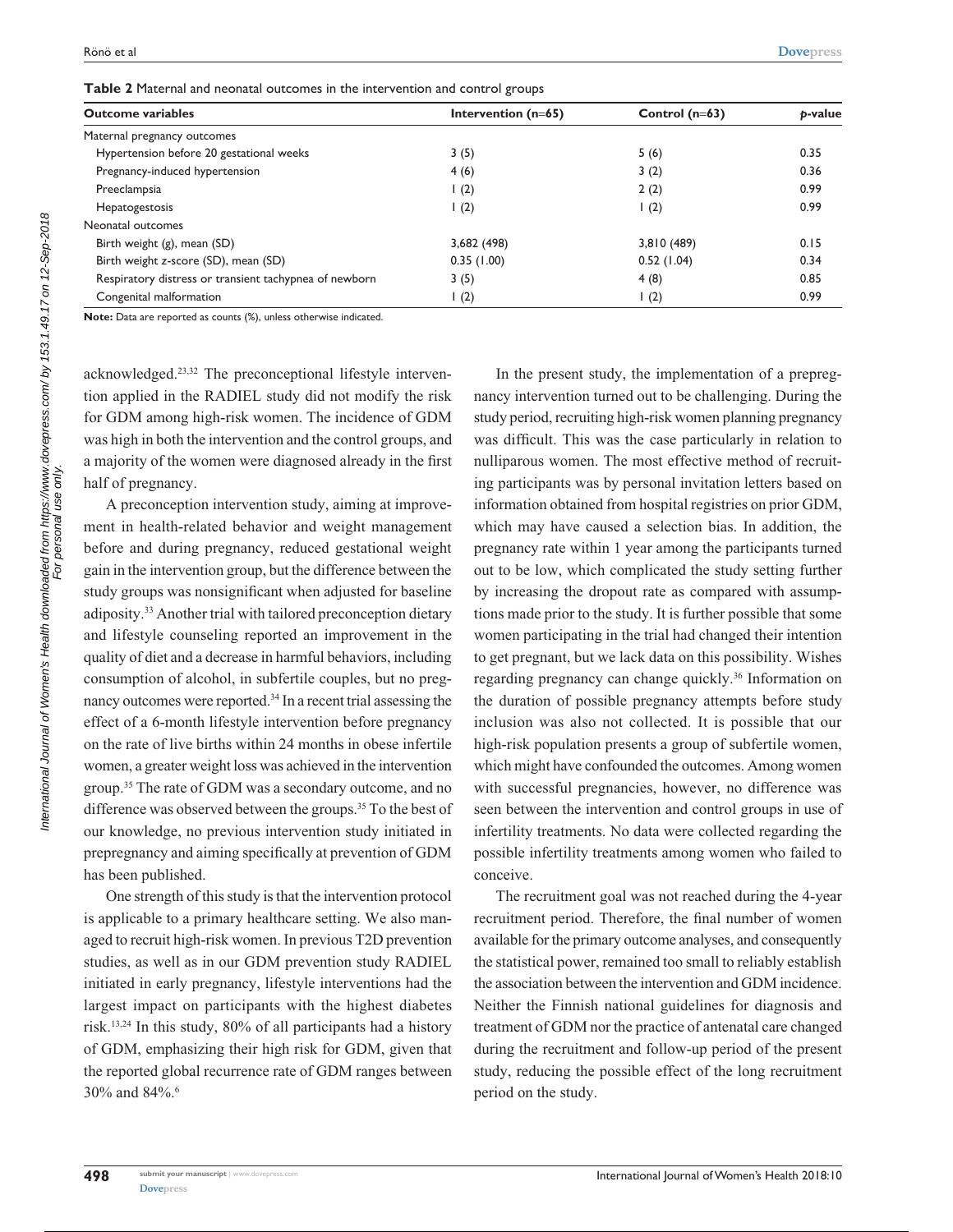The women who became pregnant and had been allocated to the intervention group were more often obese and presented a more unfavorable lipid profile compared with those in the control group, indicating a greater metabolic burden in the intervention group, which may have confounded the effects of the intervention.

The women with a high risk of GDM form a highly heterogeneous group. Although obesity is a well-established risk factor for GDM, not all obese women develop GDM. In our early pregnancy intervention study, the highest prevalence of GDM, 36%, was seen among nonobese participants with prior GDM compared with the prevalence among obese women of 10% for nulliparous and 12% for multiparous without prior GDM.37 The proportion of these nonobese women with prior GDM in the present study was 53%, which is greater than the 34% in our early pregnancy intervention.37 The limited size of the study population, however, prevents further analyses of the subgroups of participants: obese women without history of GDM, nonobese women with prior GDM, and obese women with prior GDM.

A total of 60% of the women with GDM were diagnosed already at ~12–16 weeks of gestation. It could be argued that a pathologic OGTT during the first half of pregnancy suggests preexisting T2D. However, women meeting T2D criteria at inclusion were excluded. Furthermore, the most recent recommendation of World Health Organization proposes differentiating T2D and lesser degrees of hyperglycemia (ie, GDM) at any time during pregnancy.38

Compared with women with late-onset GDM, women diagnosed with early GDM are known to be more insulin resistant already before pregnancy.39 Women with early onset of GDM were excluded from our prior study concerning the intervention initiated in pregnancy.<sup>24</sup> The two different study populations, women planning pregnancy and women already pregnant, are hence inherently different, which could be one explanation for the different outcome between the two interventions and lack of an effect of the prepregnancy intervention. The proportion of women with prior GDM for example was lower in our previous study (33%) compared with current study (80%).

A longer and more intense intervention, including more frequent contact with study nurses, might have been needed to influence the possible preexisting insulin resistance in these women before conception. Women in the present study needed insulin or metformin treatment more often (30%) compared with the 20% of the GDM women (unpublished data) included in our prior study, $24$  further supporting the

concept of a more severe form of GDM in the current study population.

Periconceptional nutrition influences both reproductive health and pregnancy outcomes as reviewed by Cetin et al.40 In our study, 45% of participants included in the final analyses had already conceived after the first study visit. Therefore, the intervention period might have been too brief to improve maternal metabolism during early pregnancy.<sup>23</sup> For the same reason, it was impossible to assess the weight loss before pregnancy between the groups. It is also likely that the frequency of lifestyle counseling was insufficient to have a significant impact on health behavior before and during pregnancy, even though the motivation level of women planning to conceive, and pregnant women, to make and maintain positive lifestyle changes may be enhanced by hopes of having a good pregnancy outcome. In addition, the intervention was not based on any behavior theory, which can be a limitation.

It is worth keeping in mind that all the participants in the study were at high risk for GDM and during pregnancy, the women in the control group received general health advice and visited antenatal clinics outside the study protocol. Furthermore, in the control group, 19 (30%) women with early GDM received additional lifestyle counseling in their antenatal clinics starting, commencing in the first half of pregnancy. In addition, the study follow-up, including repeated measurements, may have acted as a mini-intervention in the control group. This may have influenced secondary outcomes such as glucose metabolism, quality of diet, and physical activity levels in these participants of the control group during the follow-up. The weight gain during pregnancy was similar and moderate in both groups.

#### **Conclusion**

To our knowledge, this is the first study to report a prepregnancy lifestyle intervention trial aiming at GDM prevention. Even though a lifestyle intervention initiated in the first half of pregnancy showed a 36% reduction in the incidence of GDM,<sup>24</sup> the same type of intervention initiated before conception failed to show any effect on GDM incidence. Many elements complicated the implementation of the study, and the incidence of early GDM was considerably high in our cohort of high-risk women.

More studies assessing preconceptional lifestyle interventions are needed. It is possible that a longer, more intensive, and more frequent lifestyle intervention in the preconception period in a larger study population would have an impact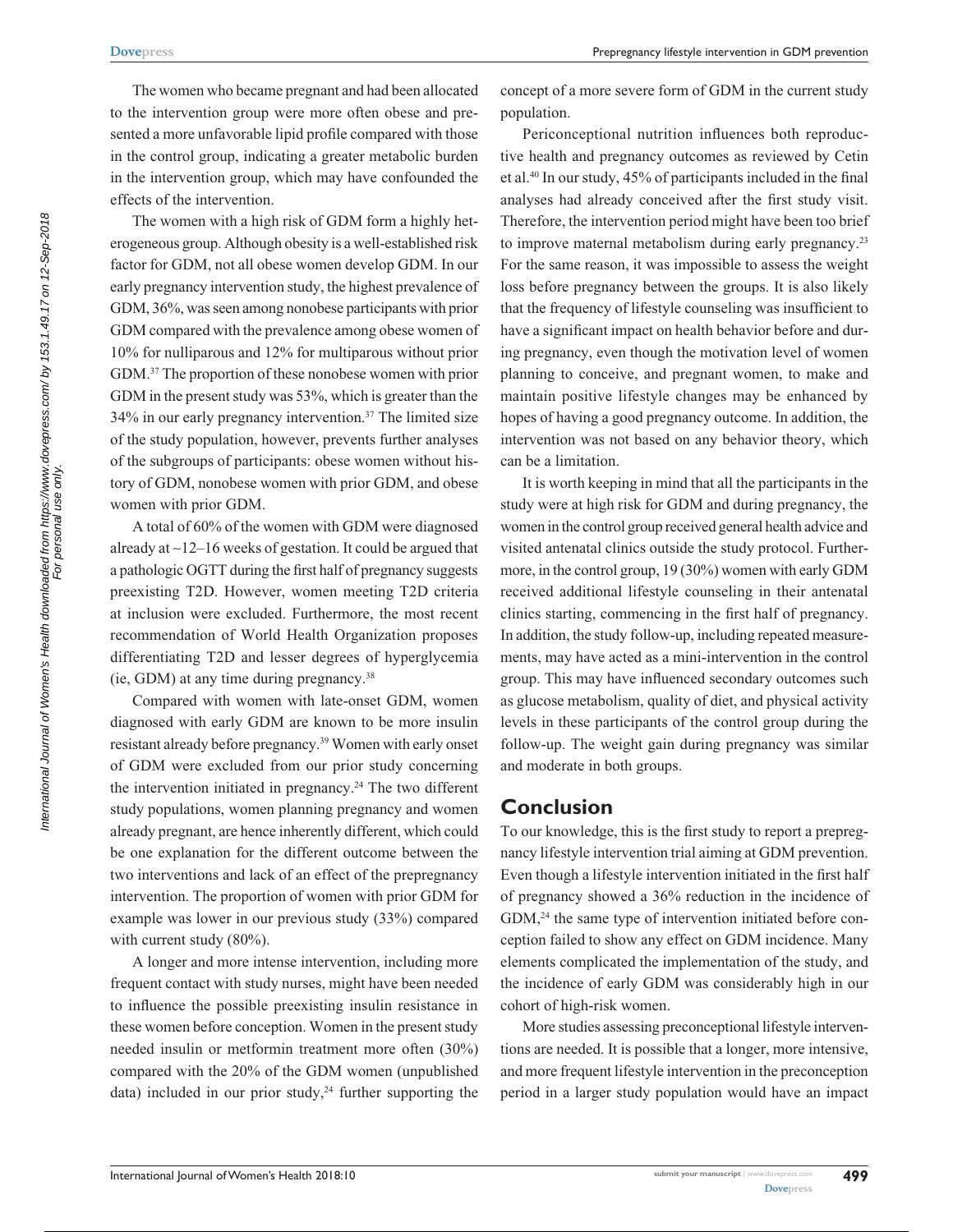on the incidence of GDM and on perinatal and neonatal outcomes.23 Future prevention trials need to take the problems of recruitment and low pregnancy rates observed in the current trial into account and consider the possibility of applying more intense interventions.

## **Data sharing statement**

The data sets generated and analyzed during the current study are not publicly available due to data that could compromise research participant privacy/consent but are available from the corresponding author on reasonable request.

# **Acknowledgments**

The authors acknowledge the contribution of the study nurses Hanna Oksa, Kirsi Arponen, Päivi Saksa, Maaret Ahola, Pirkko Haapanen, Karoliina Himanen, and Eija Kortelainen, dietitians Riitta Kivelä, and Johanna Metsälä, as well as all the women participating in the study. The RADIEL study was funded by the Jalmari and Rauha Ahokas Foundation, the Finnish Foundation for Cardiovascular Research, state funding for university-level health research of HUH and SKCH, Samfundet Folkhälsan, the Finnish Diabetes Research Foundation, the State Provincial Office of Southern Finland, the Vyborg Tuberculosis Foundation, and the Social Insurance Institution of Finland. The Finnish Medical Foundation, the Finnish Diabetes Research Foundation, the Finnish Cultural Foundation, and the Helsinki University Doctoral School in Health Sciences supported the PhD study of the first author. The Academy of Finland supported JGE (grant nos 129369, 129907, 135072, 129255, and 126775). The research leading to these results has received funding from the European Commission within the Seventh Framework Programme and EU H2020-PHC-2014-DynaHealth grant no 633595. None of the funding bodies had any role in the design of the study; collection, analysis, and interpretation of data; or writing the manuscript.

# **Author contributions**

KR wrote the first draft of the manuscript, participated in the implementation of the study, prepared the database, and participated in the statistical analyses. SBK initiated the study and participated in the design and planning of the study in collaboration with MMK, MP-A, BS-L, SA, HL, and AT. JGE participated in the implementation of the study in collaboration with SBK, KR, BS-L, MMK, RPR, and EH. SBK coordinated the study in Helsinki and B-SL in Lappeenranta. AV and JM participated in the implementation and statistical analyses of the nutrition aspects of the study. HK supervised the statistical analyses. All authors contributed to the revision of the manuscript and accepted the final version. All authors contributed toward data analysis, drafting and revising the paper and agree to be accountable for all aspects of the work.

# **Disclosure**

The authors report no conflicts of interest in this work.

## **References**

- 1. Finucane MM, Stevens GA, Cowan MJ, et al. National, regional, and global trends in body-mass index since 1980: systematic analysis of health examination surveys and epidemiological studies with 960 country-years and 9.1 million participants. *Lancet*. 2011;377(9765):557–567.
- 2. Coustan DR. Gestational diabetes mellitus. *Clin Chem*. 2013;59(9): 1310–1321.
- 3. American Diabetes Association. Standards of medical care in diabetes 2014. *Diabetes Care*. 2014;37(Suppl\_1):S14–S80.
- 4. Chen L, Magliano DJ, Zimmet PZ. The worldwide epidemiology of type 2 diabetes mellitus – present and future perspectives. *Nat Rev Endocrinol*. 2011;8(4):228–236.
- 5. Chu SY, Callaghan WM, Kim SY, et al. Maternal obesity and risk of gestational diabetes mellitus. *Diabetes Care*. 2007;30(8):2070–2076.
- 6. Kim C, Berger DK, Chamany S. Recurrence of gestational diabetes mellitus: a systematic review. *Diabetes Care*. 2007;30(5):1314–1319.
- 7. Owens LA, O'Sullivan EP, Kirwan B, et al. ATLANTIC DIP: the impact of obesity on pregnancy outcome in glucose-tolerant women. *Diabetes Care*. 2010;33(3):577–579.
- 8. Landon MB, Mele L, Spong CY, et al. The relationship between maternal glycemia and perinatal outcome. *Obstet Gynecol*. 2011;117(2 pt 1): 218–224.
- 9. Persson M, Johansson S, Villamor E, Cnattingius S. Maternal overweight and obesity and risks of severe birth-asphyxia-related complications in term infants: a population-based cohort study in Sweden. *PLoS Med*. 2014;11(5):e1001648.
- 10. Bellamy L, Casas J-P, Hingorani AD, Williams D. Type 2 diabetes mellitus after gestational diabetes: a systematic review and meta-analysis. *Lancet*. 2009;373(9677):1773–1779.
- 11. Moore TR. Fetal exposure to gestational diabetes contributes to subsequent adult metabolic syndrome. *Am J Obstet Gynecol*. 2010;202(6): 643–649.
- 12. Ma RCW, Chan JCN, Tam WH, Hanson MA, Gluckman PD. Gestational diabetes, maternal obesity, and the NCD burden. *Clin Obstet Gynecol*. 2013;56(3):633–641.
- 13. Tuomilehto J, Lindström J, Eriksson JG, et al. Prevention of type 2 diabetes mellitus by changes in lifestyle among subjects with impaired glucose tolerance. *N Engl J Med*. 2001;344(18):1343–1350.
- 14. Oteng-Ntim E, Varma R, Croker H, Poston L, Doyle P. Lifestyle interventions for overweight and obese pregnant women to improve pregnancy outcome: systematic review and meta-analysis. *BMC Med*. 2012;10(1):47.
- 15. Dodd JM, Turnbull D, McPhee AJ, et al. Antenatal lifestyle advice for women who are overweight or obese: LIMIT randomised trial. *BMJ*. 2014;348:g1285.
- 16. Poston L, Bell R, Croker H, et al. Effect of a behavioural intervention in obese pregnant women (the UPBEAT study): a multicentre, randomised controlled trial. *Lancet Diabetes Endocrinol*. 2015;3(10):767–777.
- 17. Simmons D, Jelsma JGM, Galjaard S, et al. Results from a European Multicenter Randomized Trial of Physical Activity and/or healthy eating to reduce the risk of gestational diabetes mellitus: the DALI lifestyle pilot. *Diabetes Care*. 2015;38(9):1650–1656.
- 18. Assaf-Balut C, García de la Torre N, Duran A, et al. A Mediterranean diet with additional extra virgin olive oil and pistachios reduces the incidence of gestational diabetes mellitus (GDM): a randomized controlled trial: the St. Carlos GDM prevention study. *PLoS One*. 2017;12(10): e0185873.

**500**